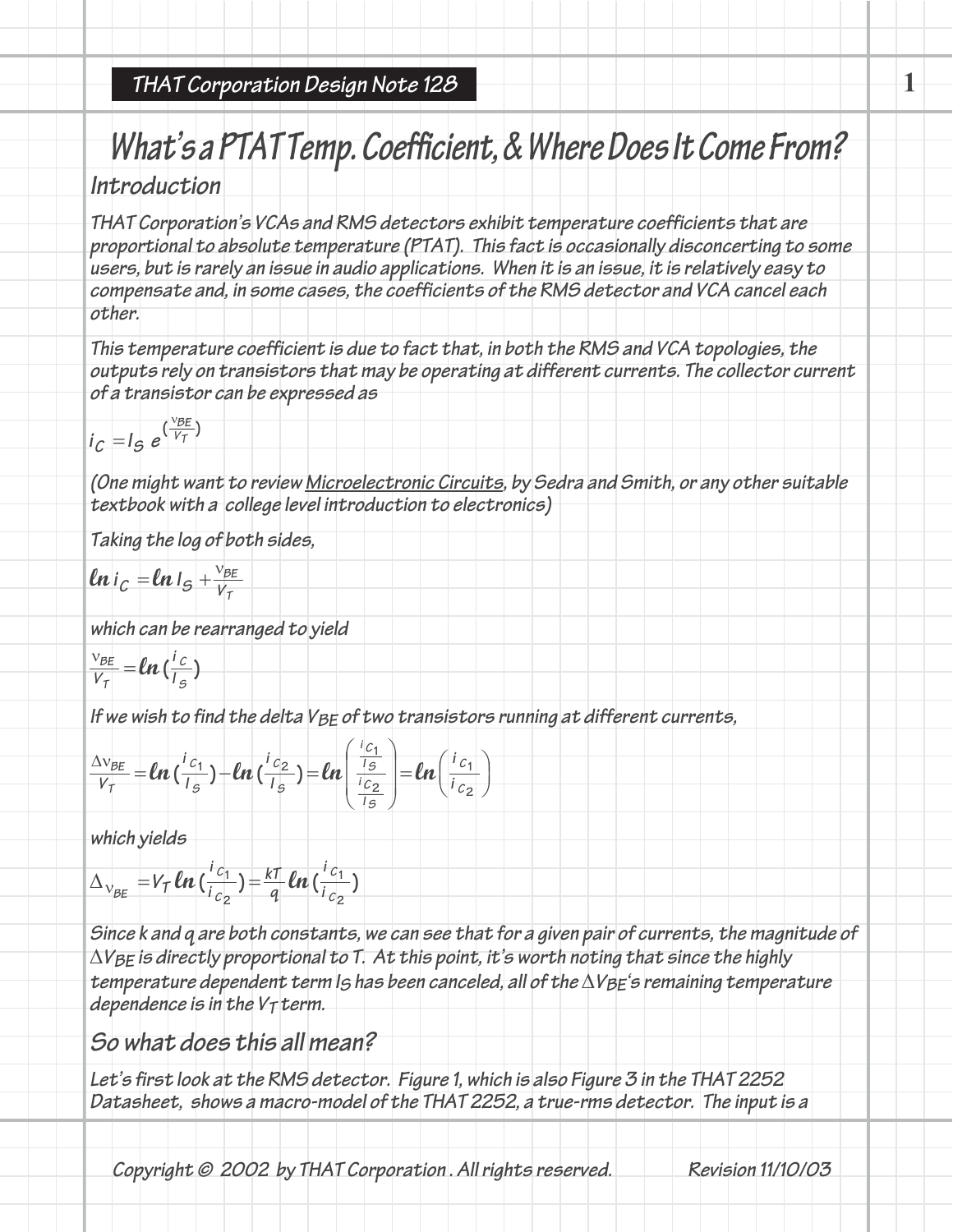#### **THAT Corporation Design Note 128 What's <sup>a</sup> PTAT Temp. Coefficient... 2**

virtual ground, and the input resistor acts to convert the input voltage to a current. The first stage is a current mode, full wave rectifier (an absolute value circuit). The second stage uses the base-emitter junctions of two transistors to log and double the input current. Doubling the signal while logged is equivalent to squaring it. This stage is followed by a log filter that averages the signal, thus performing the mean calculation of the rms function. A subsequent stage provides buffering and offset cancellation. The square root is calculated implicitly at the **VCA's exponential control port.**



**Figure 1. Simplified Internal Diagram**

In this model, transistors Q1, Q2, and Q3, V1, and OA1 form the current mode rectifier. During the positive half cycle, the output of OA1 (through V1) turns Q1 "on", and the current through this transistor servo's the inverting input of OA1 to ground. This feedback current is mirrored by Q2, and drawn from the log amp. During the negative half cycle, feedback current is supplied directly to the input from the log amp by  $Q3$ , while V1 turns  $Q1$  and  $Q2$  off. Being inside the feedback loop of OA1, the temperature coefficients of Q1, Q2, and Q3, and V1 are nullified.

Q4 and Q5, V2, and OA2 comprise the next stage, which is a log amplifier. V2 is a diode-connected transistor driven with a fixed current ( $l_{Bias1}$ ) that biases OA2 a diode drop above ground for the purpose of keeping Q3 out of saturation. Q4 and Q5 both run at a signal **dependent current.**

At the point labeled Vlog, the signal is nominally 3  $V_{BE}$  drops above ground. One of these drops is canceled by Q6, which is the log filter diode. This diode runs at a fixed DC current which is set by the current programmed for I<sub>T</sub>. V3 is effectively a pair of current-source-biased (at I<sub>Bias2</sub>), diode-connected transistors that provided the final two V<sub>BE</sub> drops worth of offset **cancellation.**

Q4, Q5, and Q6, as well as the diode-connected transistors in V2 and V3 have different areas (and thus different scale currents [15]) and are running at different currents, and it may not be intuitively clear why, when the detector is at its zero dB reference level, the PTAT coefficient is nullified. We define the zero dB reference level as being the input signal level that results in zero

THAT Corporation **<sup>45</sup> Sumner Street, Milford MA 01757-1656**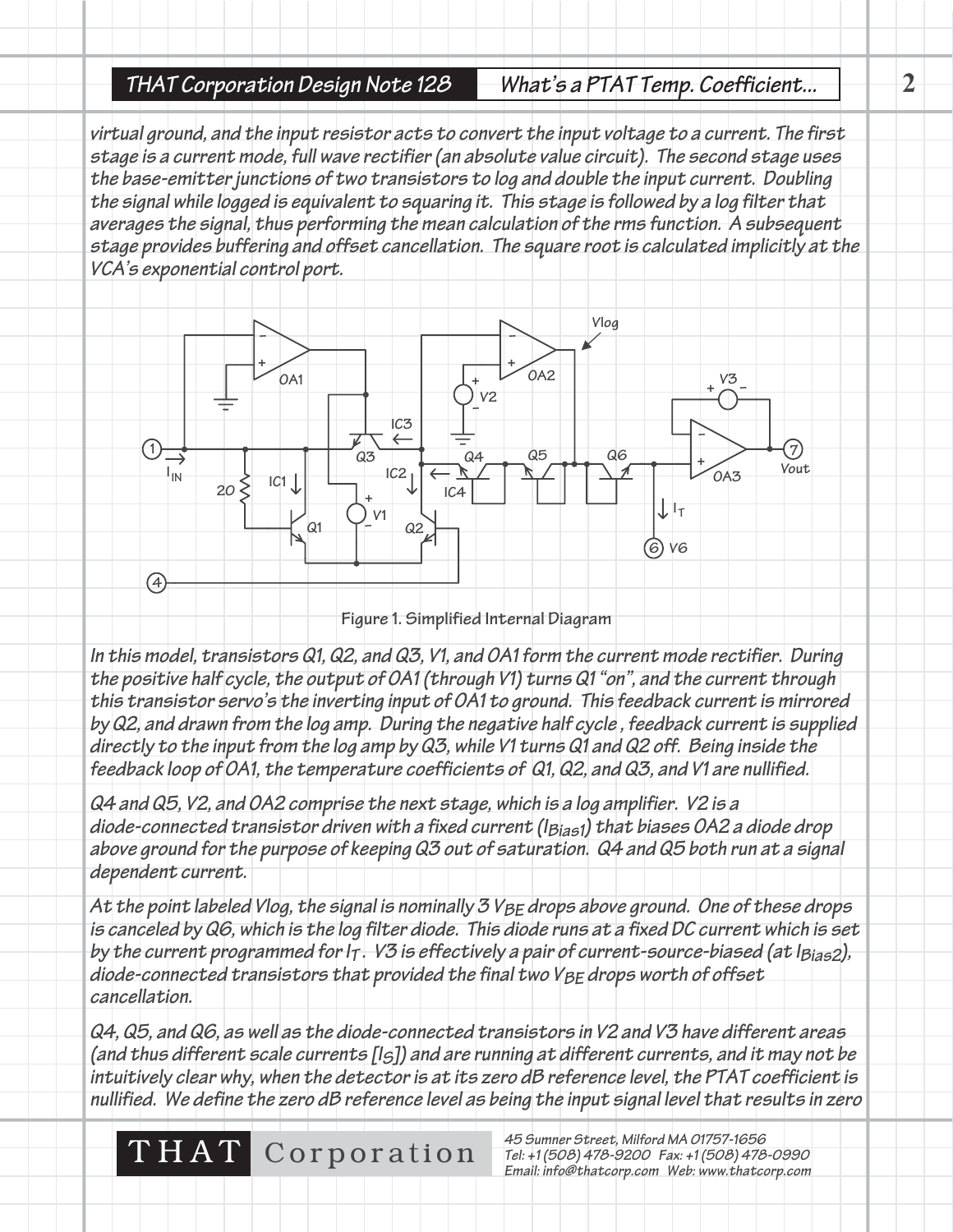**3**

volts out of the detector, which implies that the magnitude of the forward diode drops going up must equal that of the diode drops used as cancellation. Let's define these as

$$
V_{Up} = V_T \ln\left(\frac{l_{Bias1}}{l_{S}A_1}\right) + 2V_T \ln\left(\frac{l_{Signal}}{l_{S}A_2}\right) \text{ and}
$$
\n
$$
V_{Down} = V_T \ln\left(\frac{l_T}{l_{S}A_3}\right) + 2V_T \ln\left(\frac{l_{Bias2}}{l_{S}A_4}\right)
$$

Since we know the two voltages must be equal at the zero dB reference level,

$$
V_{\tau} \ln \Big( \frac{l_{\text{Bias1}}}{l_{\text{SA}}}\Big) + 2 V_{\tau} \ln \Big( \frac{l_{\text{Signal}}}{l_{\text{SA}}}\Big) = V_{\tau} \ln \Big( \frac{l_{\tau}}{l_{\text{SA}}}\Big) + 2 V_{\tau} \ln \Big( \frac{l_{\text{Bias2}}}{l_{\text{SA}}}\Big)
$$
  

$$
V_{\tau} \ln \Bigg[ \frac{l_{\text{Bias1}}(l_{\text{Signal}})}{(l_{\text{SA}})^2} \Bigg] = V_{\tau} \ln \Big[ \frac{l_{\tau}(l_{\text{Bias2}})^2}{(l_{\text{SA}})^2 A_3 \times A_4} \Big]
$$

**Canceling the terms common to both sides leaves**

$$
\left[\frac{I_{Bias1}(I_{Signal_O})^2}{A_1 \times A_2}\right] = \left[\frac{I_{\tau}(I_{Bias2})^2}{A_3 \times A_4}\right]
$$

**We can then say**

| $I_{Signal_O} = \sqrt{\frac{I_{Bias1} \times I_T (I_{Bias2})^2}{A_1 \times A_2 \times A_3 \times A_4}}$ |                                      |
|---------------------------------------------------------------------------------------------------------|--------------------------------------|
| Note that there are no temperature                                                                      | dependent terms in the equation. As  |
| previously mentioned, the PTAT                                                                          | Ex-                                  |
| coefficient is entirely a function of V <sub>T</sub> , and cancellation of this term is                 | Ca                                   |
| indicate of the zero temperature                                                                        | coefficient that results at the zero |
| db reference level. This holds true as                                                                  | 25                                   |
| long as all of the devices are at equal                                                                 | 25                                   |
| comperature, and the currents are low                                                                   | 26                                   |
| domic cause significant errors in the                                                                   | Figure 2. THAT 2181 VCA              |

Figure 2 is actually Figure 5 from the THAT 2181 datasheet, and shows a macro-model of a typical log/anti-log VCA. In this case, we'll avoid the excruciating detail, and give the reader a simple, intuitive explanation. Interested readers may want to peruse Gary Hebert's paper, An Improved, Monolithic Voltage-Controlled Amplifier, presented at the 99th AES Convention in **New York, for <sup>a</sup> more detailed explanation of VCAs.**

Copyright © 2002 by THAT Corporation. All rights reserved. Revision 11/10/03